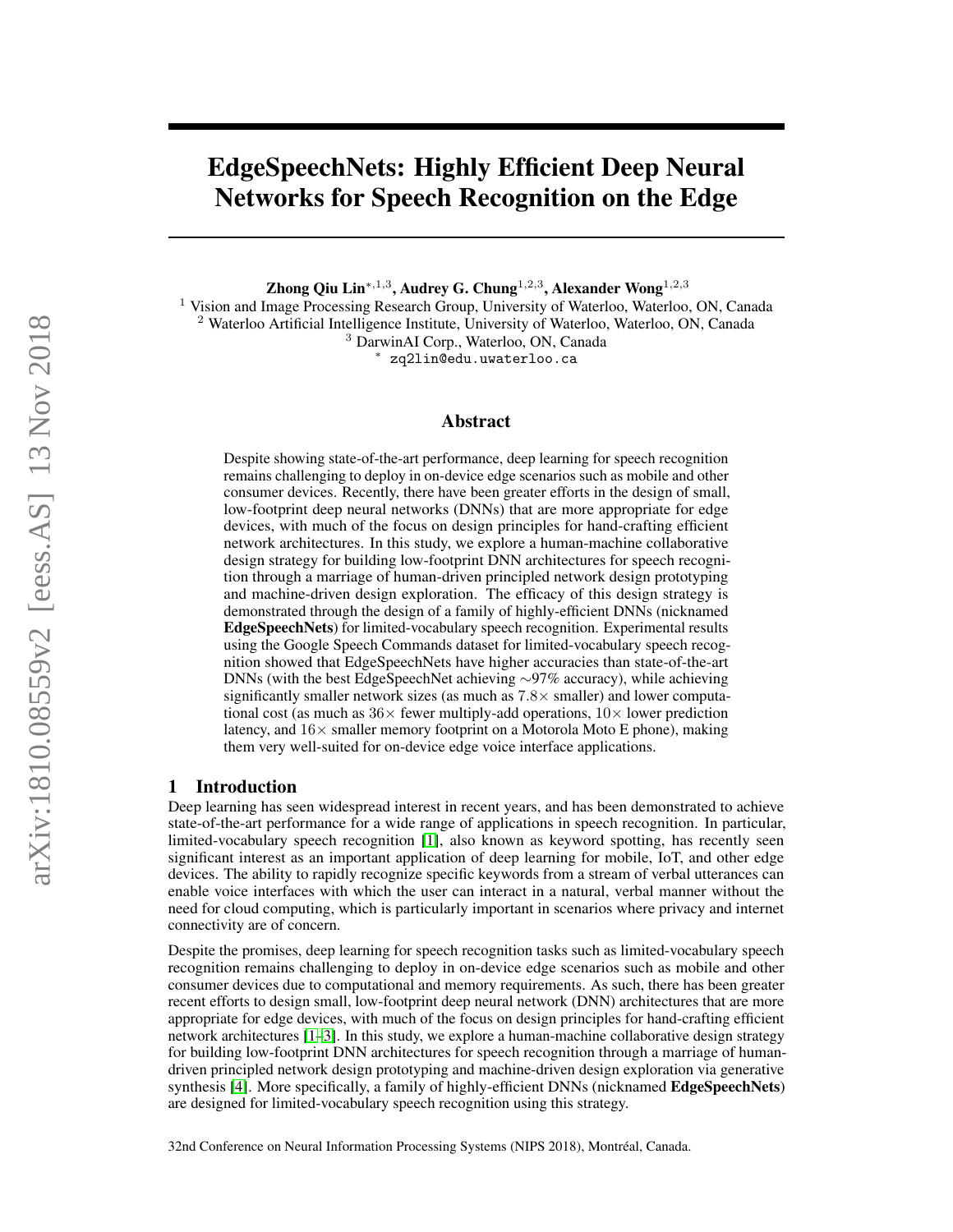

<span id="page-1-0"></span>Figure 1: (a) Audio signal; (b) MFCC representations; (c) initial design prototype.

### 2 Methods

The human-machine collaborative design strategy presented in this study for building EdgeSpeech-Nets (low-footprint DNN architectures for limited-vocabulary speech recognition) comprises of two main steps. First, design principles are leveraged to construct an initial design prototype catered towards the task of limited-vocabulary speech recognition. Second, machine-driven design exploration is performed based on the constructed initial design prototype and a set of design requirements to generate a set of alternative highly-efficient DNN designs appropriate to the problem space. As such, the goal of this strategy is to combine human ingenuity with the meticulousness of a machine. Details of these two steps are described below.

#### 2.1 Human-driven Design Prototyping

The first step of the presented design strategy is to leverage design principles to construct an initial design prototype catered towards the task of limited-vocabulary speech recognition. Based on past literature, a very effective strategy for leveraging deep learning for limited-vocabulary speech recognition is to first transform the input audio signal into mel-frequency cepstrum coefficient (MFCC) representations. Inspired by [\[5\]](#page-3-3), the input layer of the design prototype takes in a two-dimensional stack of MFCC representations using a 30ms window with a 10ms time shift across a one-second band-pass filtered (cutoff from 20Hz to 4kHz for reducing noise) audio sample.

For the intermediate representation layers of the initial design prototype, we leverage the concept of deep residual learning [\[6\]](#page-3-4) and specify the use of residual blocks comprised of alternating convolution and batch normalization layers, with skip connections between residual blocks. Networks built around deep residual stacks have been shown to enable easier learning of DNNs with greater representation capabilities, and has been previously demonstrated to enable state-of-the-art speech recognition performance [\[3\]](#page-3-1). After the intermediate representation layers, average pooling is specified in the initial design prototype, followed by a dense layer. Finally, a softmax layer is defined as the output of the initial design prototype to indicate which of the keywords was detected from the verbal utterance. Driven by these design principles, the initial design prototype is shown in Figure [1.](#page-1-0)

#### 2.2 Machine-driven Design Exploration

The second step in the presented design strategy is to perform machine-driven design exploration based on the initial design prototype, while considering a set of design requirements that ensure the generation of a set of alternative highly-efficient DNN designs appropriate for on-device limitedvocabulary speech recognition. Previous literature [\[3\]](#page-3-1) has leveraged manual design exploration for designing low-footprint DNNs for speech recognition, where high-level parameters such as the width and depth of a network are varied to observe the trade-offs between resource usage and accuracy in a similar vein as [\[7,](#page-3-5) [8\]](#page-3-6). However, the coarse-grained nature of such a design exploration strategy can be quite limiting in terms of the diversity in the network architectures that can be found. Motivated to overcome these limitations, we instead take advantage of a highly flexible machine-driven design exploration strategy in the form of generative synthesis [\[4\]](#page-3-2). Briefly, the goal of generative synthesis is to learn a generator G that, given a set of seeds S, can generate DNNs  $\{N_s | s \in S\}$  that maximize a universal performance function  $U$  (e.g., [\[9\]](#page-3-7)) while satisfying requirements defined by an indicator function  $1_r(\cdot)$ , i.e.,

$$
\mathcal{G} = \max_{\mathcal{G}} \mathcal{U}(\mathcal{G}(s)) \text{ subject to } 1_r(\mathcal{G}(s)) = 1, \ \forall s \in S. \tag{1}
$$

An approximate solution to this optimization problem is found in an progressive manner, with the generator initialized based on prototype  $\varphi$ , U, and  $1_r(\cdot)$  and a number of successive generators being constructed. We take full advantage of this interesting phenomenon by leveraging this set of generators to synthesize a family of EdgeSpeechNets that satisfies these requirements. More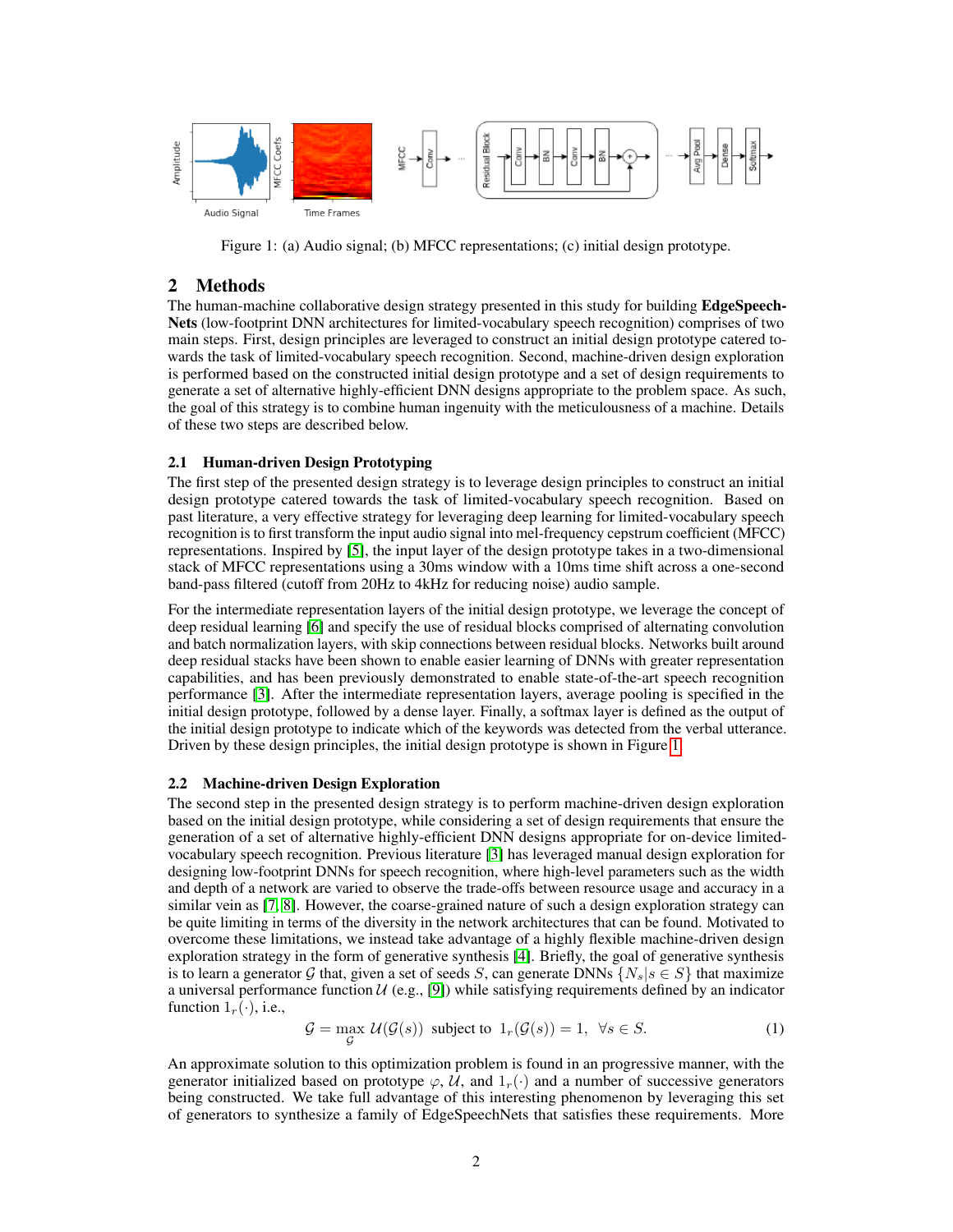specifically, we configure the indicator function  $1_r(\cdot)$  such that the validation accuracy  $\geq 95\%$  on the Google Speech Commands dataset [\[10\]](#page-3-8).

#### 2.3 Final Architecture Designs

The architecture design of the EdgeSpeechNets produced using the presented human-machine collaborative strategy are summarized in Tables [1](#page-2-0) and [2.](#page-2-1) It can be observed that the architecture designs produced have diverse architectural differences that can only be achieved via fine-grained machine-driven design exploration.

<span id="page-2-0"></span>

| <b>Type</b> | $\boldsymbol{m}$ | $\boldsymbol{r}$ | $\boldsymbol{n}$ | Params | <b>Type</b> | $\boldsymbol{m}$ | $\boldsymbol{r}$ | $\boldsymbol{n}$ | Params |
|-------------|------------------|------------------|------------------|--------|-------------|------------------|------------------|------------------|--------|
| conv        | 3                | 3                | 39               | 351    | conv        | 3                | 3                | 30               | 270    |
| conv        | 3                | 3                | 20               | 7020   | conv        | 3                | 3                | 8                | 2160   |
| conv        | 3                | 3                | 39               | 7020   | conv        | 3                | 3                | 30               | 2160   |
| conv        | 3                | 3                | 15               | 5265   | conv        | 3                | 3                | 9                | 2430   |
| conv        | 3                | 3                | 39               | 5265   | conv        | 3                | 3                | 30               | 2430   |
| conv        | 3                | 3                | 25               | 8775   | conv        | 3                | 3                | 11               | 2970   |
| conv        | 3                | 3                | 39               | 8775   | conv        | 3                | 3                | 30               | 2970   |
| conv        | 3                | 3                | 22               | 7722   | conv        | 3                | 3                | 10               | 2700   |
| conv        | 3                | 3                | 39               | 7722   | conv        | 3                | 3                | 30               | 2700   |
| conv        | 3                | 3                | 22               | 7722   | conv        | 3                | 3                | 8                | 2160   |
| conv        | 3                | 3                | 39               | 7722   | conv        | 3                | 3                | 30               | 2160   |
| conv        | 3                | 3                | 25               | 8775   | conv        | 3                | 3                | 11               | 2970   |
| conv        | 3                | 3                | 39               | 8775   | conv        | 3                | 3                | 30               | 2970   |
| conv        | 3                | 3                | 45               | 15795  | conv        | 3                | 3                | 45               | 12150  |
| avg-pool    |                  | ۰                | ۰                |        | avg-pool    |                  | -                |                  |        |
| dense       |                  | ۰                | 12               | 540    | dense       | -                | -                | 12               | 540    |
| softmax     |                  |                  |                  |        | softmax     |                  |                  |                  |        |
| Total       |                  |                  |                  | 107K   | Total       |                  |                  |                  | 43.7K  |

Table 1: Network architectures of EdgeSpeechNet-A (left) and EdgeSpeechNet-B (right)

Total | - - - | 107K<br>Table 2: Network architectures of EdgeSpeechNet-C (left) and EdgeSpeechNet-D (right)

<span id="page-2-1"></span>

| <b>Type</b> | $_{m}$ | $\boldsymbol{r}$ | $\boldsymbol{n}$ | Params |             |        |                  |                  |        |
|-------------|--------|------------------|------------------|--------|-------------|--------|------------------|------------------|--------|
| conv        | 3      | 3                | 24               | 216    |             |        |                  |                  |        |
| conv        | 3      | 3                | 6                | 1296   |             |        |                  |                  |        |
| conv        | 3      | 3                | 24               | 1296   |             |        |                  |                  |        |
| conv        | 3      | 3                | 9                | 1944   | <b>Type</b> | $_{m}$ | $\boldsymbol{r}$ | $\boldsymbol{n}$ | Params |
| conv        | 3      | 3                | 24               | 1944   | conv        | 3      | 3                | 45               | 405    |
| conv        | 3      | 3                | 12               | 2592   | avg-pool    | ٠      | ٠                | -                |        |
| conv        | 3      | 3                | 24               | 2592   | conv        | 3      | 3                | 30               | 12150  |
| conv        | 3      | 3                | 6                | 1296   | conv        | 3      | 3                | 45               | 12150  |
| conv        | 3      | 3                | 24               | 1296   | conv        | 3      | 3                | 33               | 13365  |
| conv        | 3      | 3                | 5                | 1080   | conv        | 3      | 3                | 45               | 13365  |
| conv        | 3      | 3                | 24               | 1080   | conv        | 3      | 3                | 35               | 14175  |
| conv        | 3      | 3                | 6                | 1296   | conv        | 3      | 3                | 45               | 14175  |
| conv        | 3      | 3                | 24               | 1296   | avg-pool    |        |                  |                  |        |
| conv        | 3      | 3                | $\overline{c}$   | 432    | dense       | ٠      | ٠                | 12               | 540    |
| conv        | 3      | 3                | 24               | 432    | softmax     |        |                  |                  |        |
| conv        | 3      | 3                | 45               | 9720   | Total       |        |                  |                  | 80.3k  |
| avg-pool    |        |                  |                  |        |             |        |                  |                  |        |
| dense       | ٠      | ۰                | 12               | 540    |             |        |                  |                  |        |
| softmax     | ٠      | ۰                |                  |        |             |        |                  |                  |        |
| Total       | ٠      |                  |                  | 30.3K  |             |        |                  |                  |        |

## 3 Results and Discussion

<span id="page-2-2"></span>Table 3: Test accuracy of EdgeSpeechNets in comparison to trad-fpool13 [\[2\]](#page-3-9), tpool2 [\[2\]](#page-3-9), res15 [\[3\]](#page-3-1), and res15-narrow [\[3\]](#page-3-1), NetScores, and model sizes in terms of number of parameters and multiply-add operations. All results are the mean across 5 runs. Best results are in bold.

| <b>Model</b>       | <b>Test Accuracy</b> | <b>NetScore</b> | <b>Params</b> | <b>Mult-Adds</b> |
|--------------------|----------------------|-----------------|---------------|------------------|
| trad-fpool13 $[2]$ | $90.5\%$             | 85.93           | 1.37M         | 125M             |
| tpool $2$ [2]      | 91.7%                | 87.99           | 1.09M         | 103M             |
| res15[3]           | $95.8\%$             | 85.98           | 238K          | 894M             |
| $res15-narrow$ [3] | 94.0%                | 100.59          | 42.6K         | 160M             |
| EdgeSpeechNet-A    | $96.8\%$             | 93.75           | 107K          | 343M             |
| EdgeSpeechNet-B    | $96.3\%$             | 101.82          | 43.7K         | 126M             |
| EdgeSpeechNet-C    | 96.2%                | 105.12          | 30.3K         | 83.5M            |
| EdgeSpeechNet-D    | 95.8%                | 106.67          | 80.3K         | 24.5M            |